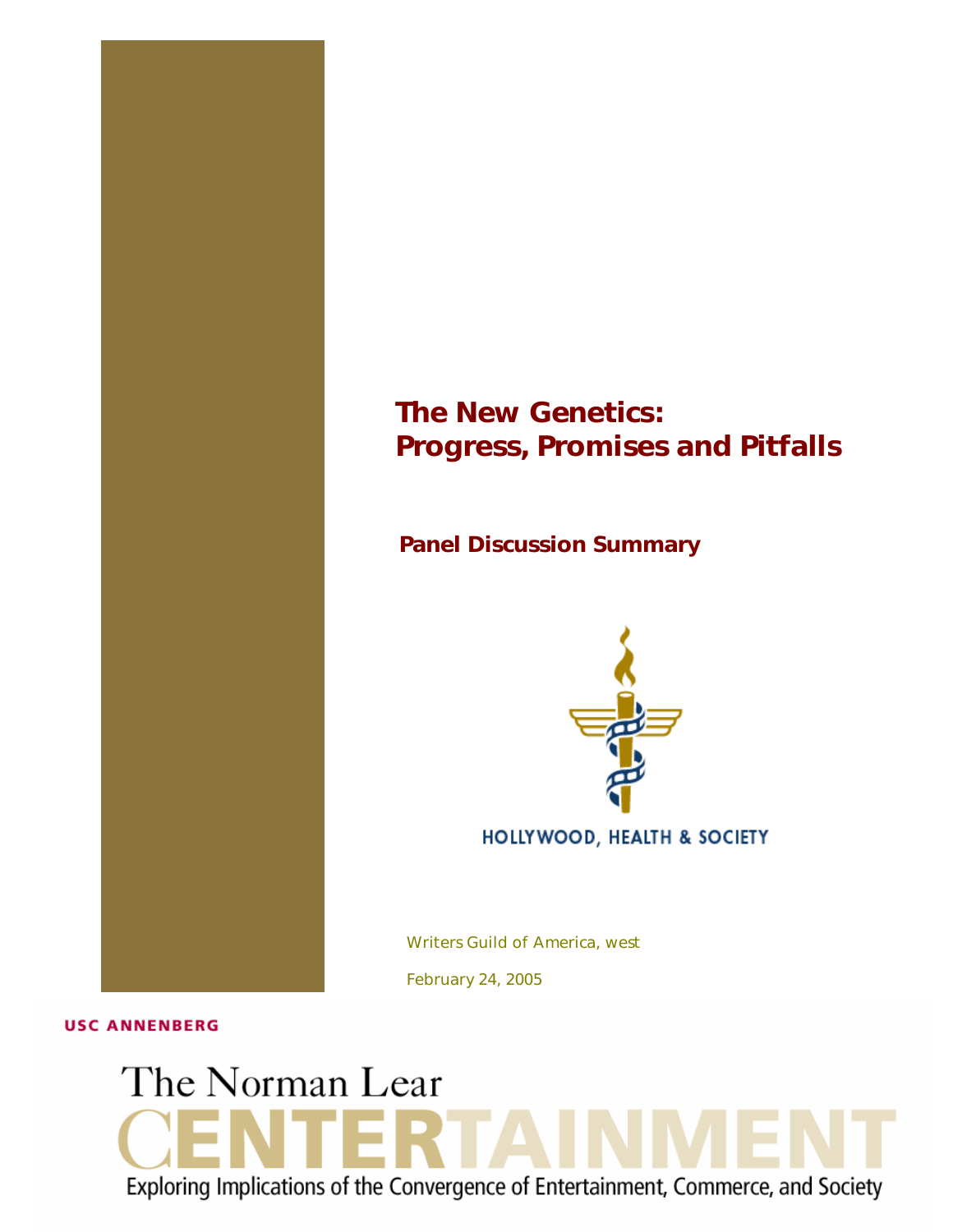## *[The Norman Lear Center](http://www.learcenter.org/)*

Founded in January 2000, the Norman Lear Center is a multidisciplinary research and public policy center exploring implications of the convergence of entertainment, commerce and society. On campus, from its base in the USC Annenberg School for Communication, the Lear Center builds bridges between schools and disciplines whose faculty study aspects of entertainment, media and culture. Beyond campus, it bridges the gap between the entertainment industry and academia, and between them and the public. Through scholarship and research; through its fellows, conferences, public events and publications; and in its attempts to illuminate and repair the world, the Lear Center works to be at the forefront of discussion and practice in the field.

## *[Hollywood, Health & Society](http://www.usc.edu/hhs)*

Hollywood, Health & Society is a project at the USC Annenberg Norman Lear Center that provides entertainment industry professionals with accurate and timely information for health storylines through expert consultations and briefings, panel discussions and online tip sheets. Funded by the Centers for Disease Control and Prevention and the NIH's National Cancer Institute, the project recognizes the profound impact that entertainment media have on individual behavior and works to encourage accurate health messages in popular entertainment media like daytime and prime time TV shows.





**USC ANNENBERG** 

The Norman Lear

## *[March of Dimes](http://www.marchofdimes.com/)*

The March of Dimes' mission is to improve the health of babies by preventing birth defects, premature birth, and infant mortality. It carries out this mission through research, community services, education and advocacy to save babies' lives. March of Dimes researchers, volunteers, educators, outreach workers and advocates work together to give all babies a fighting chance against the threats to their health: prematurity, birth defects, low birthweight.



## *[Writers Guild of America, west](http://www.wga.org/)*

The WGAw represents writers in the motion picture, broadcast, cable and new technologies industries. The Writers Guild of America is the sole collective bargaining representative for writers in the motion picture, broadcast, cable, interactive and new media industries. It has numerous affiliation agreements with other U.S. and international writing organizations, and is in the forefront of the debates concerning economic and creative rights for writers. Visit the Web site at [www.wga.org.](http://www.wga.org/)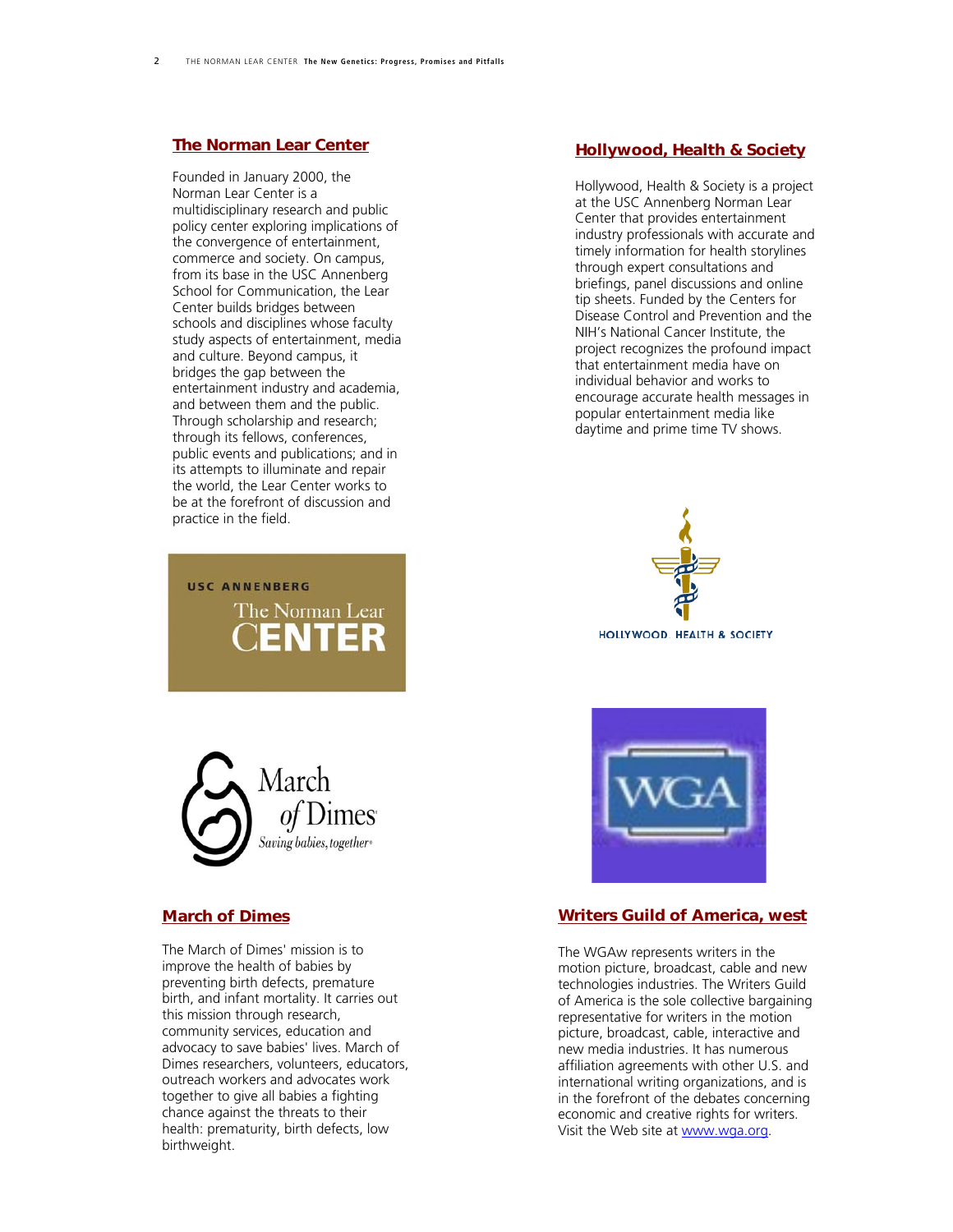## *The New Genetics: Progress, Promises and Pitfalls*

As scientists learn more about the human genome, important and challenging questions continue to arise. If you carry a gene mutation linked to cancer, can you do anything to prevent or delay the onset of the disease? Could genetic information be used against you by insurers or employers? Is new genetic knowledge also leading to new treatments? Ethical issues are also surfacing. Why do babies in some states receive screening for certain genetic disorders while infants in other states don't? Will genetic testing and treatment be available only to those who can afford it? Will human cloning and selective reproduction become commonplace? These issues and questions fueled an informative panel discussion among nationally recognized experts and people whose lives have been deeply affected by them.

The evening began with greetings from Marty Kaplan, director of the Norman Lear Center. Actor and author David Lander then offered introductory comments about his own experience with Multiple Sclerosis, a disease for which a genetic predisposition is currently being researched. Neal Baer, Executive Producer of *Law & Order: SVU* and co-chair of the Hollywood, Health & Society advisory board, moderated the panel discussion, which is summarized below. A technical problem with an audio recording prevented a complete transcription of the event.

## *David Swift and Newborn Screening for Metabolic Disorders*

David Swift and his wife, Lori, have a daughter named Giana who was born with a rare, genetic disorder called 3-Methylcrotonyl-CoA Carboxylase Deficiency (3-MCC), which was detected during a newborn screening pilot program. David recalls the moment when he received the call notifying them that Giana had tested positive for this rare disorder. He said at the time he thought it was the worst moment of his life, but today he describes it as "the best." Because the condition was recognized at birth and the Swifts then knew to keep their daughter on a strict diet, Giana is currently a thriving and healthy 2½ year old.

David has met with, and testified before, state senators in support of a recently passed bill expanding newborn screening in California. The experience of his daughter's genetic disorder recently motivated David to write a black comedy/horror spoof of cloning called *Elvis' Mole*.

## *Dr. Stephen Cederbaum and the State of the New Genetics*

Dr. Cederbaum is a Professor of Psychiatry, Pediatrics and Human Genetics and Chief Emeritus of the Division of Genetics in the UCLA Department of Pediatrics. As Head of Clinical Services in the division, he is responsible for the clinical evaluation and care of patients with genetic conditions. Dr. Cederbaum has been studying and caring for patients with genetic disorders, including Giana Swift, for more than 30 years. He explained that newborn screening for treatable metabolic diseases has been going on since 1966. He told the story of a patient who was born seemingly healthy and had an uneventful early life. At 9 months of age he caught a cold, became unusually lethargic and eventually was placed on intravenous feeding. After a period of some days, a diagnosis of Glutaric acidemia was made and an appropriate dietary and prophylactic regime was instituted. When he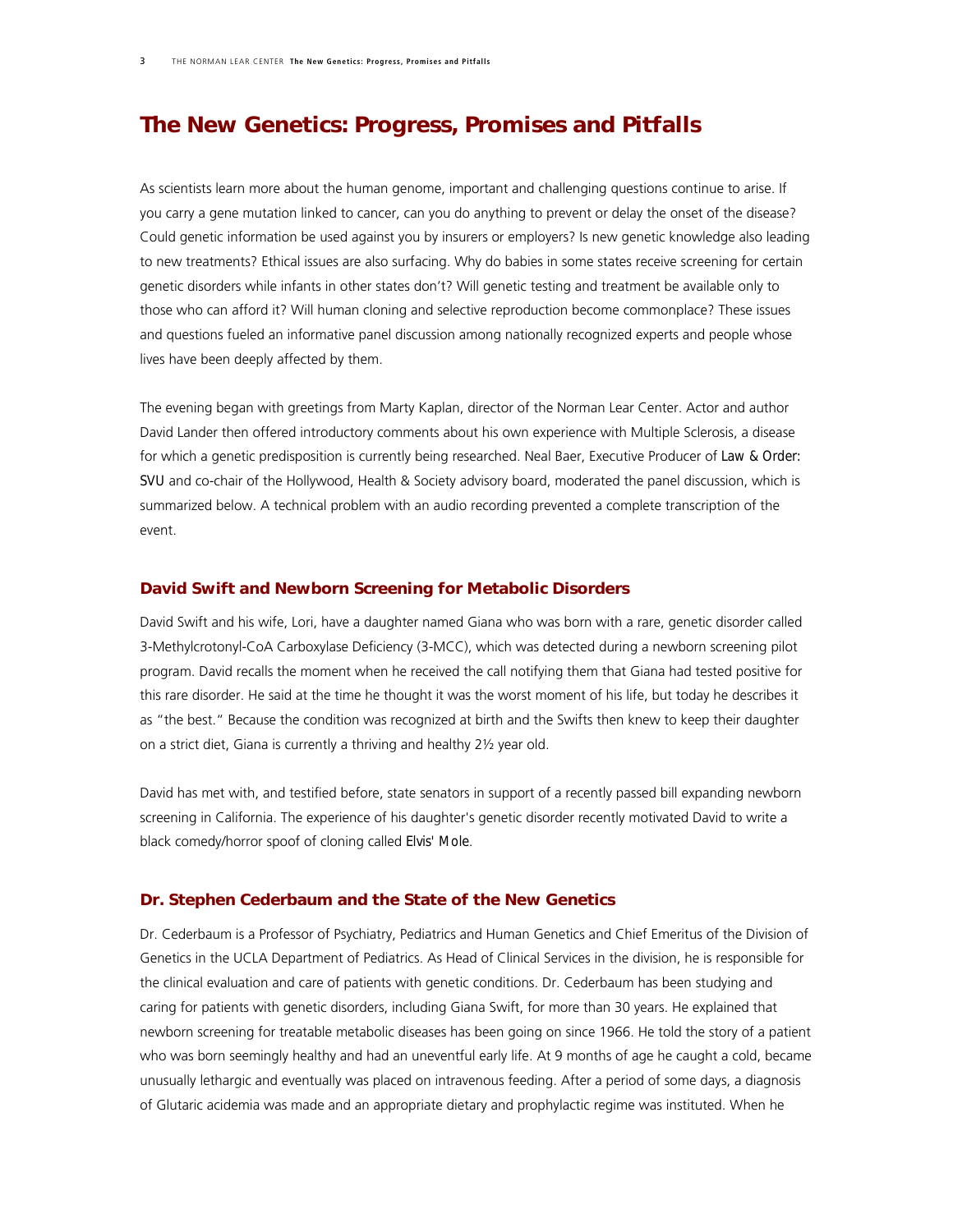recovered from this episode, its legacy was severe brain damage. At age 8 he cannot stand, cannot speak and understands speech very poorly. He never will become substantially better.

The tragedy is compounded by the fact that this dilemma today is largely preventable. With technology used for all births in some states now and to be initiated in California in July 2005, the condition would have been diagnosed at birth, treated by dietary manipulation and more rapid intervention for infection and other illness, and the outcome would have been a child who walks, talks, plays and who might have been entirely normal. By ages 4 to 5, the risks would have been eliminated and the diet liberalized if not normalized.

Dr. Cederbaum also relayed the story of a Jose, a man with a strong family history of Huntington's Disease. His mother is affected with Huntington's Disease as are one maternal uncle and one aunt. Jose's grandmother and a number of other relatives died from this condition. The chance that Jose carries the gene and will develop the condition is 50%. It would not develop earlier than ages 40 to 50. Jose elects to have a vasectomy, unbeknownst to the aunt and uncle who are raising him. Jose is now 55 and a successful professional. He is married to a woman who accepted the risk of living with a man who might become an invalid in his middle years. He has two adopted daughters who are married with children, and who face no risk of Huntington's Disease. A DNA test for Huntington's Disease now exists, and Jose decides to take the test. He tests negative – a weight of 40 years duration was lifted from his shoulders. His three sisters have elected not to be tested.

#### *Dr. Maren T. Scheuner and the Role of Family History*

Dr. Scheuner is a fellow at CDC's Office of Genomics and Disease Prevention. She also is a visiting Associate Professor in the Department of Health Services at the UCLA School of Public Health and a Senior Researcher at the UCLA Center for Health Policy Research. Dr. Scheuner is trained both in internal medicine and medical genetics. She has over 10 years of clinical experience providing genetic services for adult-onset conditions, such as cardiovascular disease and cancer. She has been involved in several genomics initiatives of national importance, though her primary interest has been the CDC Family History Public Health Initiative. The purpose of this initiative is to develop and evaluate a practical, valid and useful "genomics tool" that uses family history to assess disease risk and inform prevention strategies.

At the UCLA Center for Health Policy Research, Dr. Scheuner is developing a family history module to collect pertinent data that will enable researchers to assess family history as a disease risk factor. From 1995 to 2003 she was the director of the GenRISK Program at Cedars-Sinai Medical Center and a faculty member in the Division of Medical Genetics at Cedars-Sinai and the Department of Medicine at the David Geffen School of Medicine at UCLA.

## *Selma R. Schimmel and Her Personal Experience With Breast and Ovarian Cancer*

Selma Schimmel is a breast and ovarian cancer survivor who was diagnosed with breast cancer at age 28 and ovarian cancer in her late 40s. Selma told her own personal story and described its impact on her entire family. After being diagnosed with breast cancer, Selma received testing for gene mutations known to be associated with breast and ovarian cancer. She was found to carry the BRCA1 mutation, as was her sister. Her sister's